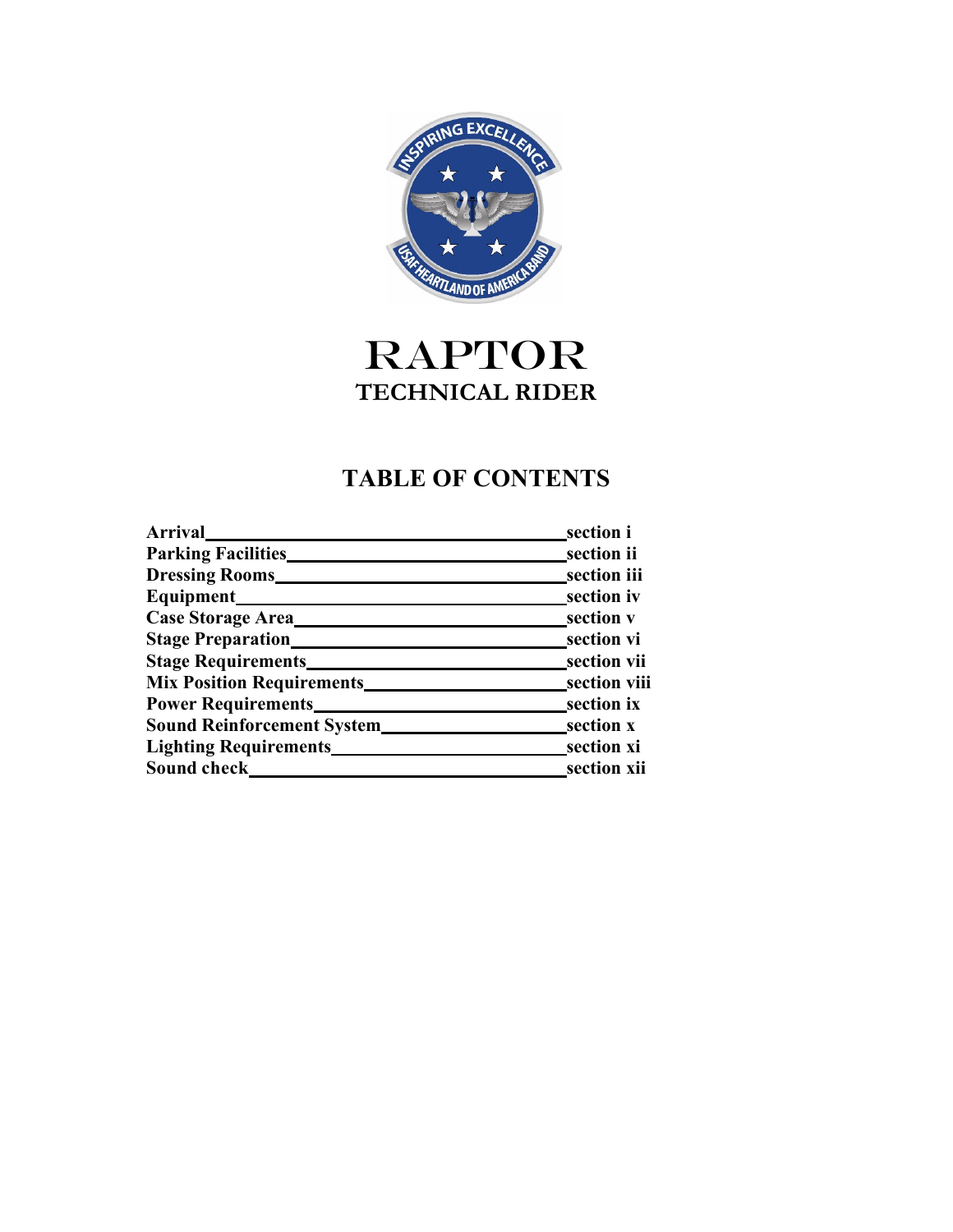### **I. ARRIVAL**

- 1. The hall or performance area should be available approximately 4 hours prior to scheduled performance.
- 2. The exact setup time will be determined prior to arrival at the facility.
- 3. The USAF Heartland of America Band requires a Facility Manager who has complete access to, and is fully knowledgeable about the facility.
- 4. Facility Manager must be available at the venue from load-in through load-out.

#### **II. PARKING FACILITIES**

1. Parking spaces are required for one 24-foot box truck and one 15 passenger van

### **III. DRESSING ROOMS**

- 1. The USAF Heartland of America Band requires one men's dressing room to accommodate 6 males, and one women's dressing to accommodate 2 female. The rooms should be furnished with coat racks, mirrors, and tables, and should be in close proximity to rest roomfacilities.
- 2. Dressing rooms must be securable and available for use exclusively by theperformers.

# **IV. EQUIPMENT**

- 1. Approximately 8,000 lb. of equipment is packed in heavy-duty flight cases with wheels. Most of these cases are extremely heavy and awkward. In the interest of safety, moving equipment up and down stairs must be avoided. Please ensure appropriate elevators and/or ramps are available if stairs should present a problem.
- 2. For outdoor performances, every effort must be taken to avoid moving cases over uneven ground, rocks, grass, etc., between equipment truck and stage area.

### **V. CASE STORAGE AREA**

1. A secure storage area approximately 15' by 15' is necessary to hold empty equipment cases.

### **VI. STAGE PREPARATION**

- 1. The stage should be cleared and ready for load-in before the band arrives.
- 2. For safety reasons, the stage must be clear of public traffic for one hour followingthe performance.
- 3. Minimum door size of 36" wide by 84" tall is required for loading and unloading of large cases.
- 4. Sufficient overhead lighting is required at the loading dock and on-stage for load-in/loadout.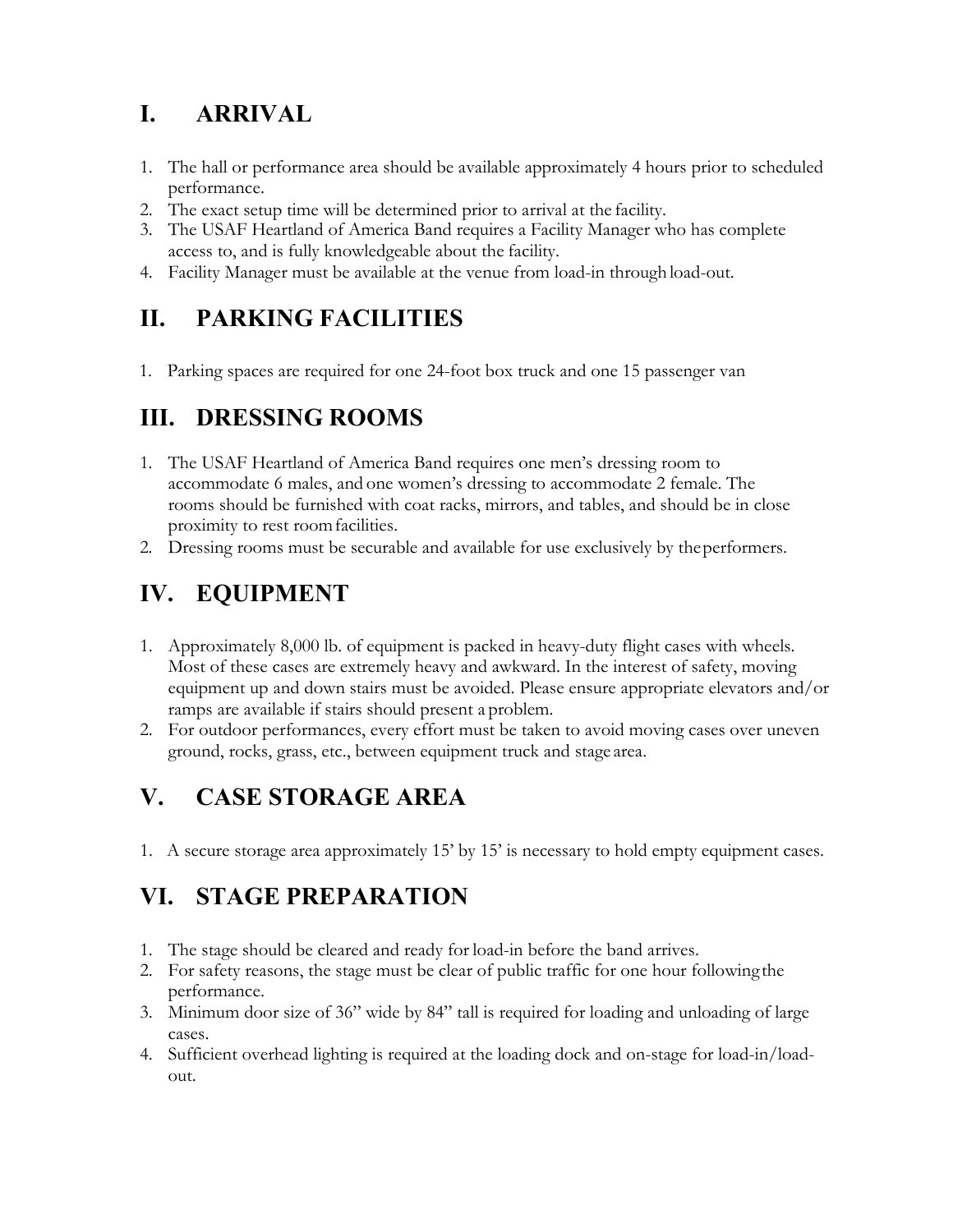#### **VII. STAGE REQUIREMENTS**

- 1. Minimum stage dimensions of 24 feet wide by 24 feet deep are required.
- 2. Stage must have sufficient masking to hide backstage area.
- 3. No shell or acoustical ceiling will be used.
- 4. For outdoor performances, it is recommended that the stage have sufficient overhead coverage to prevent damage to sensitive electronic/musical equipment from direct sunlight and/or precipitation. Uncovered stages will be considered.
- 5. The area where our equipment is unloaded should be at the same level as the stage. If this is not the case, we will need an option to safely move our equipment onto the stage.

#### **VIII. MIX POSITION REQUIREMENTS**

- 1. The house audio mix position should be located between 65-100 feet from the front of the stage, must be in full view of the stage and as close to the center of the house as possible.
- 2. An area of 8 feet wide by 6 feet deep is required. This may require positioning across the seating area to avoid blocking aisles.
- 3. It will be necessary to run audio and/or power cables between the stage and mix position. Every effort will be made to avoid tripping hazards across doorways and/or aisles.
- 4. For outdoor performances, a 12-foot square area is required. The USAF Heartland of America Band will provide necessary overhead coverage to protect equipment from direct sunlight and/or precipitation.

#### **IX. POWER REQUIREMENTS**

#### NOTE: ALL CIRCUITS MUST BE DEDICATED AND NOT TIED TO DIMMERS, HOUSE LIGHTING,ETC.

- 1. A minimum of four (4)/optimal of eight (8) separate 120-volt, 20-amp, 60 Hz, grounded alternating current  $(A/C)$  circuits is required for audio, band, and lighting equipment. (see Figures 1 and 2)
	- a. Small setup: 2 circuits (for small speakers) Indoor/Outdoor/up to 50 audience
	- b. Medium setup: 4 circuits (for small speakers/small light trees) Indoor/Outdoor/up to 100 audience
	- c. Large setup: 6 circuits (for large speakers/big tree lights) Indoor/Outdoor/100+ audience
	- d. Large setup with hazers/movers: 8 circuits (everything included) Indoor/100+ audience
- 2. If the performance site does not have the necessary dedicated circuits, The USAF Heartland of America Band can provide an electrical power distribution box. If this is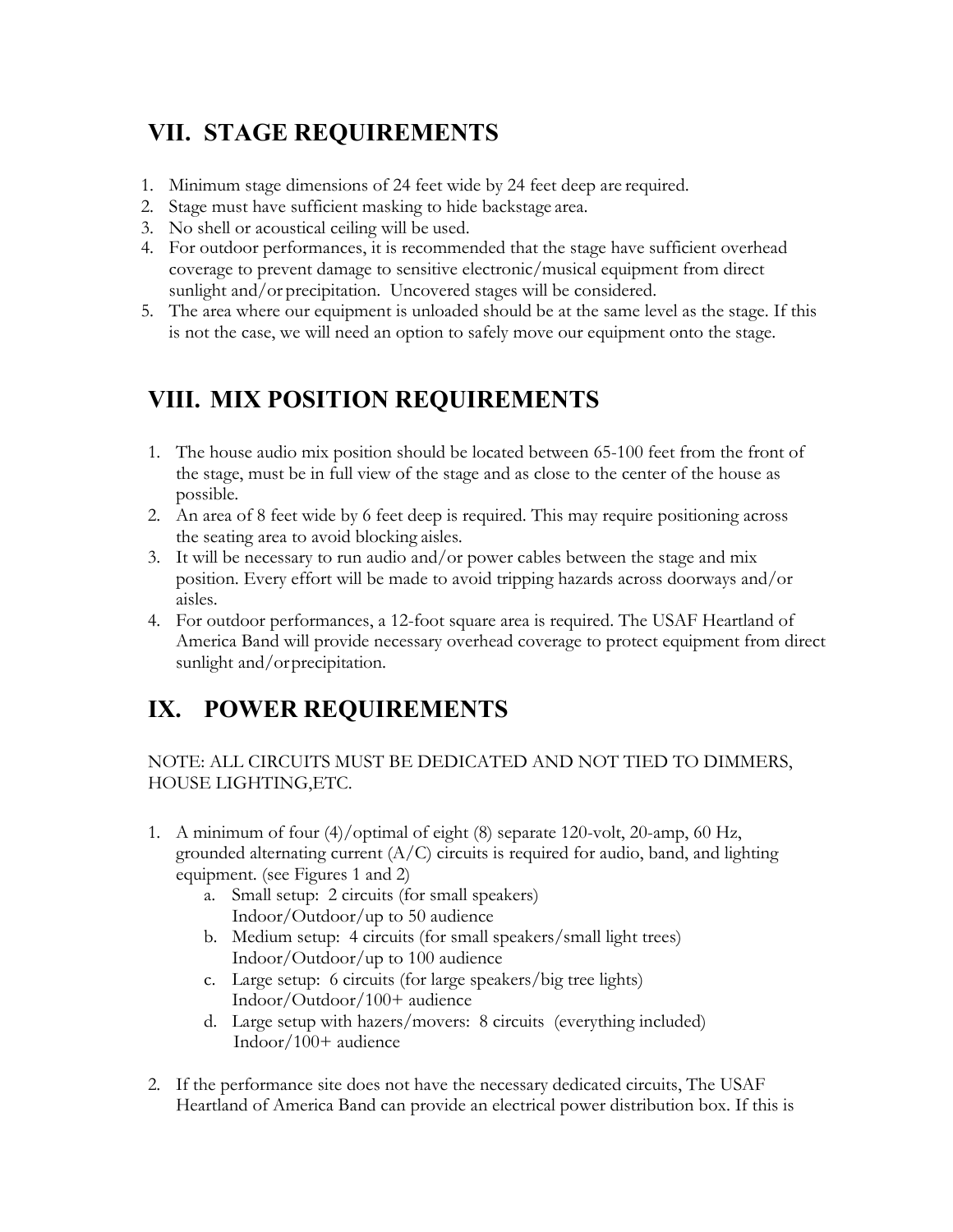necessary, please have a LICENSED ELECTRICIAN at the performance site upon arrival to connect a 3-phase 120V line requiring 150-amp service. The electrician must also disconnect the line after the performance is complete.

- 3. If location has no on-site electrical service (i.e. outdoor venue), Sponsor must provide a generator with the following requirements:
	- a. Must be properly grounded to Earth.
	- b. Must be positioned at least 25 feet from performance area.
	- c. Must not produce engine noise exceeding 70 decibels (A-weighted) at a distance of 25 feet.
	- d. Must produce a rated  $A/C$  output of at least 10,000 watts (10kW).
	- e. Must provide at least six separate 120-volt, 20-amp, 60 Hz grounded circuits.
	- f. Must be fueled for 6-8 hours continuous run time.

#### **X. SOUND REINFORCEMENT SYSTEM**

- 4. The USAF Heartland of America Band is fully self-contained with all necessary sound equipment, including consoles (FOH and monitor), speakers (mid/highs, subwoofers and wedge monitors), in-ear monitor system, microphones (wired and wireless), cabling and stands.
- 5. The USAF Heartland Of America Band utilizes up to twelve wireless frequencies in the UHF 470-638 MHz range. All house wireless systems in this range should be deactivated uponarrival.
- 6. In cases where the venue has an installed sound-reinforcement system, The USAF Heartland of America Band Audio Engineer will contact the House Engineer to determine if any part of the house sound system will be used.
- 7. If any of the house system will be used, the House Engineer must be available from load-in through load-out.

### **XI. LIGHTING REQUIREMENTS**

- 1. For auditoriums, concert halls, and hotel/convention ballrooms, The USAF Heartland of America Band recommends:
	- a. Minimum 60K 5-color stage wash (white/blue/green/red/amber)
	- b. 4-color cyc wash (blue/green/red/amber).
	- c. Seven focused stage specials (see Figure 2)
		- i. US Flag (always on)
		- ii. US Air Force Flag (always on)
		- iii. Lead Vocalist
		- iv. Lead Guitar
		- v. Keyboard
		- vi. Bass
		- vii. Drums
	- d. Two Spotlights
		- i. Rear House Left
		- ii. Rear House Right